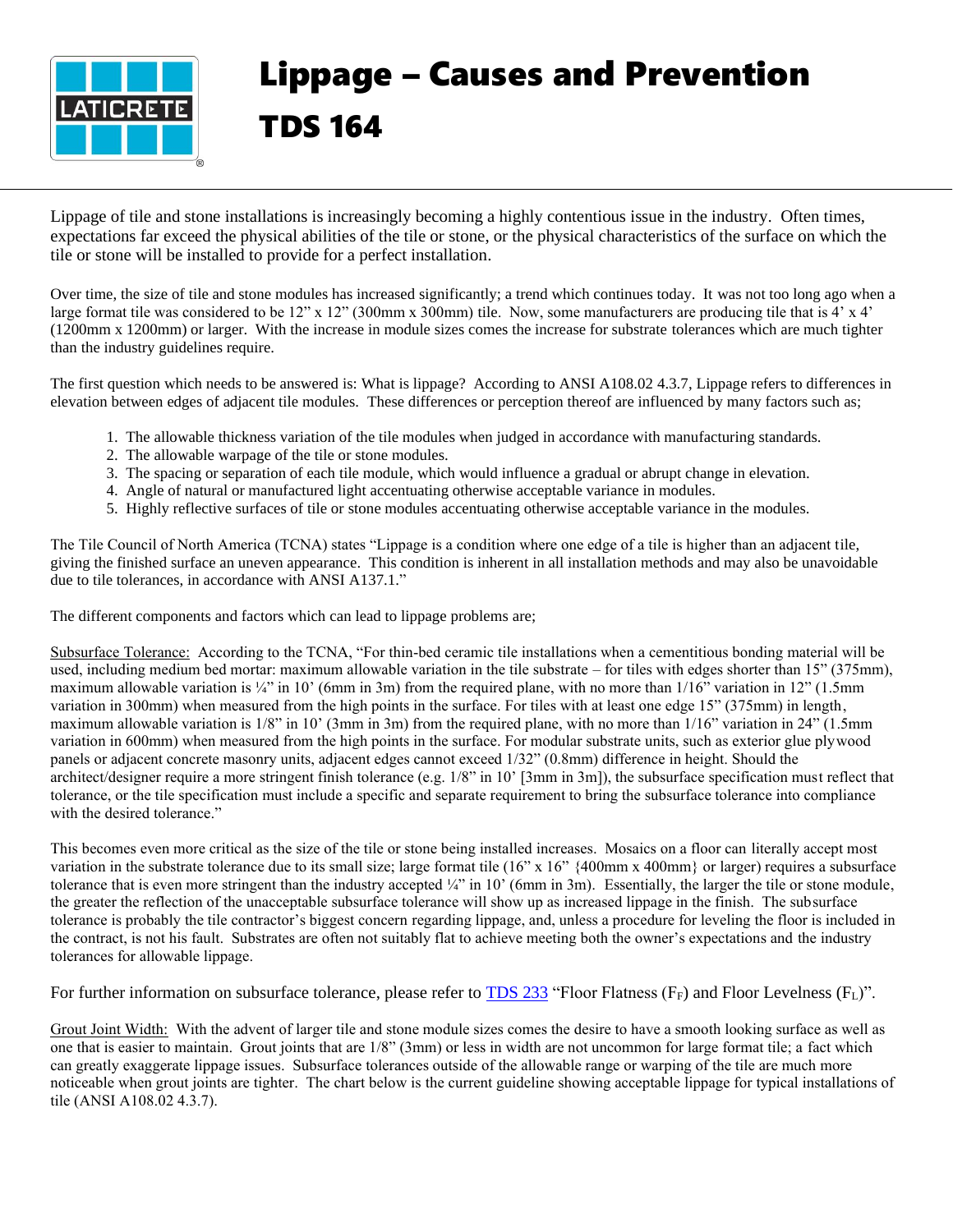| <b>Tile Type</b>                                       | <b>Tile Size</b>                                         | <b>Joint Width</b>                                         | <b>Allowable Lippage</b> |  |
|--------------------------------------------------------|----------------------------------------------------------|------------------------------------------------------------|--------------------------|--|
| Glazed Wall /                                          | $1''$ x 1" to 6" x 6"                                    | $1/16$ " (1.5mm) to $1/8$ "                                | $1/32$ " (0.8mm)         |  |
| <b>Mosaics</b>                                         | $(25 \times 25)$ mm to $150 \times 150$ mm)              | (3mm)                                                      |                          |  |
| Quarry                                                 | $6''$ x $6''$ (150 x 150mm) to 8" x 8"<br>(200 x 200 mm) | $\frac{1}{4}$ (6mm) or greater                             |                          |  |
| Paver                                                  | All                                                      | $1/16$ " to less than $\frac{1}{4}$ "<br>$(3mm)$ to $6mm)$ | $1/32$ " (0.8mm)         |  |
| Paver                                                  | All                                                      | $\frac{1}{4}$ " (6mm) or greater                           | $1/16$ " (1.5mm)         |  |
| Gauged Porcelain<br>Tiles (GPT and GPT<br>Panels/Slabs | All                                                      | All                                                        | $1/32$ " (0.8mm)         |  |

**NOTE: The above chart does not apply to tiled floors sloping to drains. Lippage will be present when using tiles 6" x 6" and larger over interior and exterior conical surfaces sloped to drains. The larger the tile unit surface area, the greater the lippage. Cutting the individual units can reduce the amount of lippage but may not eliminate lippage. Using smaller units in sloping areas will reduce lippage.**

While narrow grout joints may be desirable and expected, joint should not be less than the minimum recommended width as shown in the chart above. Grout joints which are too narrow not only accentuate lippage within acceptable tolerances, it may also create problems in preventing the proper filling of the joint with grout, make it more difficult to keep the grout joint clean, and create potential visual problems when movement joints, within the tile or stone installation, must be wider than the grout joints.

New language is being considered for inclusion in the next revision of the ANSI Manual Specifications for the Installation of Ceramic Tile. The proposed new language is; "To accommodate the range in facial dimensions of the tile supplied for a specific project, the actual grout joint size may, of necessity, vary from the grout joint size specified. The actual grout joint size shall be at least 3 times the actual range of facial dimensions of the tile supplied. Example: for tile having a total variation of 1/16" in facial dimensions, a minimum 3/16" (4.5mm) grout joint shall be used. Nominal centerline of all joints shall be straight and of even width, with due allowances for hand molded or rustic tiles. In no circumstance shall the grout joint be less than 1/16" (1.5mm)."

As stated in ANSI A108.02 4.3.8.1 "For running bond/brick patterns utilizing tiles (square or rectangular) with any side greater than 18" (450mm), the grout joint shall be, on average, a minimum of 1/8" (3mm) wide for rectified tiles and, on average, a minimum of 3/16" (4.5mm) wide for calibrated (non-rectified) tiles. The grout joint width shall be increased over the minimum requirement by the amount of edge warpage on the longest edge of the actual tiles being installed. For example, a rectified tile exhibiting 1/32" (0.8mm) edge warpage on the longest edge, the minimum grout joint for a running bond/brick joint pattern will be  $1/8$ " (3mm) +  $1/32$ " (0.8mm) or 5/32" (4mm), on average. Of necessity, in any installation, some grout joints will be less and some more than the average minimum dimension to accommodate the specific tiles being installed".

As stated in ANSI A108.02 4.3.8.2 "For running bond/brick joint patterns utilizing tiles (square or rectangular) where the side being offset is greater than 18" (450mm) nominal dimension, the running bond offset will be a maximum of 33% unless otherwise specified by the tile manufacturer. If an offset greater than 33% is specified, specifier and the owner must approve mock-up and lippage.

Warpage: Warpage of tile is natural and is calculated as a percentage of the length of the edge or diagonal being tested. The tolerance range for warpage of tile varies based on size and type of tile, as well as whether the tile is natural, calibrated or rectified. Natural tile (referring to pressed floor tile only) is defined as tiles that are not sized or sorted mechanically. Calibrated tile is defined as tiles that have been sorted to meet a manufacturer's stated caliber range. Rectified tile is defined as tiles that have had all edges mechanically finished to achieve a more precise facial dimension. The following chart shows allowable warpage for several types of tile;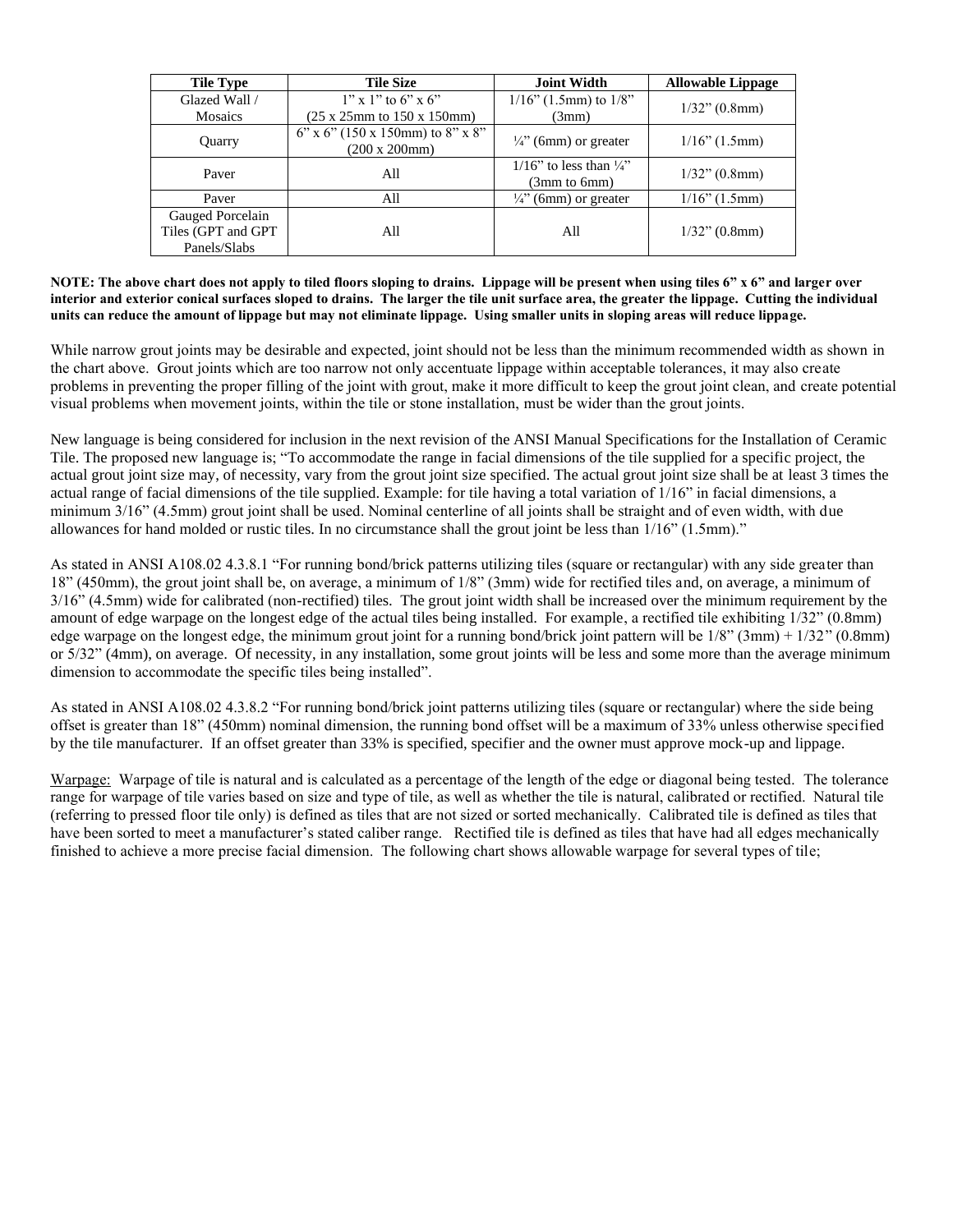| <b>Tile Type</b>                       | Warpage Edge                | Warpage Edge                | <b>Warpage Diagonal</b>  | <b>Warpage Diagonal</b>     |
|----------------------------------------|-----------------------------|-----------------------------|--------------------------|-----------------------------|
|                                        | <b>Minimum</b>              | <b>Maximum</b>              | <b>Minimum</b>           | <b>Maximum</b>              |
| Mosaic                                 | $-1.00\%$                   | 1.00%                       | $-0.75%$                 | 0.75%                       |
| Quarry                                 | $-1.50\%$ or $-0.18$ "      | 1.50% or $0.18"$            | $-1.00\%$ or $-0.17$ "   | $1.00\%$ or $0.17$ "        |
|                                        | $(-4.6$ mm) <sup>†</sup>    | $(4.6$ mm $)$ <sup>†</sup>  | $(-4.3$ mm)†             | $(4.3mm)^{\dagger}$         |
| Glazed Wall Tile $\geq 6$ "            | $-0.30\%$ or $-0.04$ "      | $0.40\%$ or $0.05"$         | $-0.30\%$ or $-0.05$ "   | $0.40\%$ or $0.07$ "        |
| (Calibrated)                           | $(-1.0$ mm) <sup>†</sup>    | $(1.3$ mm) <sup>†</sup>     | $(-1.3$ mm) <sup>†</sup> | $(1.8$ mm) <sup>†</sup>     |
| Glazed Wall Tile $\geq 6$ "            | $-0.30\%$ or $-0.04$ "      | $0.40\%$ or $0.05"$         | $-0.30\%$ or $-0.05$ "   | $0.40\%$ or $0.07$ "        |
| (Rectified)                            | $(-1.0$ mm $)$ <sup>†</sup> | $(1.3$ mm) <sup>†</sup>     | $(-1.3$ mm) <sup>†</sup> | $(1.8$ mm $)$ <sup>†</sup>  |
| Pressed Floor Tile (Natural)           | $-1.00\%$ or $-0.12$ "      | $1.00\%$ or $0.12"$         | $-0.75\%$ or $-0.13"$    | $0.75\%$ or $0.13"$         |
|                                        | $(-3.1$ mm $)^{\dagger}$    | $(3.1$ mm $)$ <sup>†</sup>  | $(-3.3$ mm)†             | $(3.3mm)^{\dagger}$         |
| Pressed Floor Tile $\geq 6$ "          | $-0.5\%$ or $-0.08$ "       | $0.5\%$ or $0.08$ "         | $-0.50\%$ or $-0.08$ "   | $0.50\%$ or $0.08$ "        |
| (Calibrated)                           | $(-2.0$ mm $)$ <sup>†</sup> | $(2.0 \text{mm})^{\dagger}$ | $(-2.0$ mm) <sup>†</sup> | $(2.0 \text{mm})^{\dagger}$ |
| Pressed Floor Tile $\geq 6$ "          | $-0.40\%$ or $-0.05$ "      | $0.40\%$ or $0.05"$         | $-0.40\%$ or $-0.07$ "   | $0.40\%$ or $0.07$ "        |
| (Rectified)                            | $(-1.3$ mm) <sup>†</sup>    | $(1.3mm)^{\dagger}$         | $(-1.8$ mm) <sup>†</sup> | $(1.8$ mm) <sup>†</sup>     |
| Porcelain Tile $\geq 6$ " (Calibrated) | $-0.5\%$ or $-0.08$ "       | $0.5\%$ or $0.08$ "         | $-0.50\%$ or $-0.08$ "   | $0.50\%$ or $0.08$ "        |
|                                        | $(-2.0$ mm $)$ <sup>†</sup> | $(2.0 \text{mm})^{\dagger}$ | $(-2.0$ mm)†             | $(2.0 \text{mm})^{\dagger}$ |
| Porcelain Tile $\leq 6$ " (Rectified)  | $-0.024\%$ or $-0.05$ "     | $0.024\%$ or $0.05"$        | $-0.024\%$ or $-0.05$ "  | $0.024\%$ or $0.05"$        |
|                                        | $(-0.6$ mm $)$ <sup>†</sup> | $(0.6$ mm $)$ <sup>†</sup>  | $(-0.6$ mm) <sup>†</sup> | $(0.6$ mm $)$ <sup>†</sup>  |
| Porcelain Tile $\geq 6$ " (Rectified)  | $-0.40\%$ or $-0.05$ "      | $0.40\%$ or $0.05$ "        | $-0.40\%$ or $-0.07$ "   | $0.40\%$ or $0.07$ "        |
|                                        | $(-1.3$ mm) <sup>†</sup>    | $(1.3$ mm) <sup>†</sup>     | $(-1.8$ mm) <sup>†</sup> | $(1.8$ mm) <sup>†</sup>     |

## **† Whichever is less. For more information on the above chart please refer to ANSI A137.1 American National Standard Specifications for Ceramic Tile.**

The test method used to determine warpage of tile is ASTM C485 "Standard Test Method for Measuring Warpage of Ceramic Tile" and is calculated by dividing the measured amount the tile deviates from flatness by the length of the edge or diagonal. In the rare instance where tile has a high percentage of warpage, the tile should not be considered commercially viable for floor installations. It should be known that all tiles are warped to some degree because shrinkage of tile is an inherent characteristic during the firing process. How a tile shrinks is dependent upon many factors and no two tiles are exactly alike, so they cannot all shrink exactly the same.

Edge Treatment: The finished edge of the tile may also play a role in the final appearance of a floor, regarding lippage. Tile finished with a square edge is more likely to accentuate lippage as compared to a chamfered edge tile.

Moisture Sensitive Stone: There are some stone products (e.g. green marble, certain agglomerates, and others) which are dimensionally unstable when exposed to moisture. Exposure to moisture on one side of the stone, before or during installation, can cause the stone to curl at the edges and corners causing lippage problems. The use of either LATAPOXY® 300 Adhesive or LATAPOXY BIOGREEN 300 is required for installation of moisture sensitive stone products.

Reflective (Polished) Surfaces: Installations with highly polished tile or stone modules may appear to have unacceptable lippage when their reflective surfaces make any unevenness visible. Any variation in the substrate, amount of setting material or warpage in the module, even within allowable tolerances will be visible in the finished installation. The use of a self-leveling underlayment (e.g. NXT® Level Plus) or the wet set method of installation may help to prevent some of the factors which can create lippage.

Lighting: Certain lighting conditions can emphasize acceptable lippage tolerances and make them appear significantly worse. As stated in the TCNA Handbook for Ceramic, Glass, and Stone Tile Installation "Use of wall-washer and cove-type lighting, where the lights are located either at the wall/ceiling interface, or mounted directly on the wall, are popular techniques of producing dramatic room lighting effects. When proper backing surfaces, installation materials and methods, and location of light fixtures are not carefully coordinated, these lighting techniques may produce shadows and undesirable effects with ceramic tiles. Similar shadows are created from side lighting interior walls and floors when light shines at that angle through windows and doors." Lighting is an often overlooked factor when lippage issues are noticed. Please refer to National Tile Contractor's Association (NTCA) "Critical Lighting Effects on Tile Installations" for more information.

Layout: Choosing the right pattern layout for tile or stone is important when regarding lippage. For instance, setting large, rectangular tile in a brick pattern can be challenging. Extra attention must be given to subsurface preparation in trying to reconcile 6 junction points for each tile.

Overwhelmingly, the majority of lippage is caused by an uneven substrate or the improper application of thin-set while trying to compensate for irregularities in the substrate. Generally, it is well worth the time and expense to flatten the floor first with a self